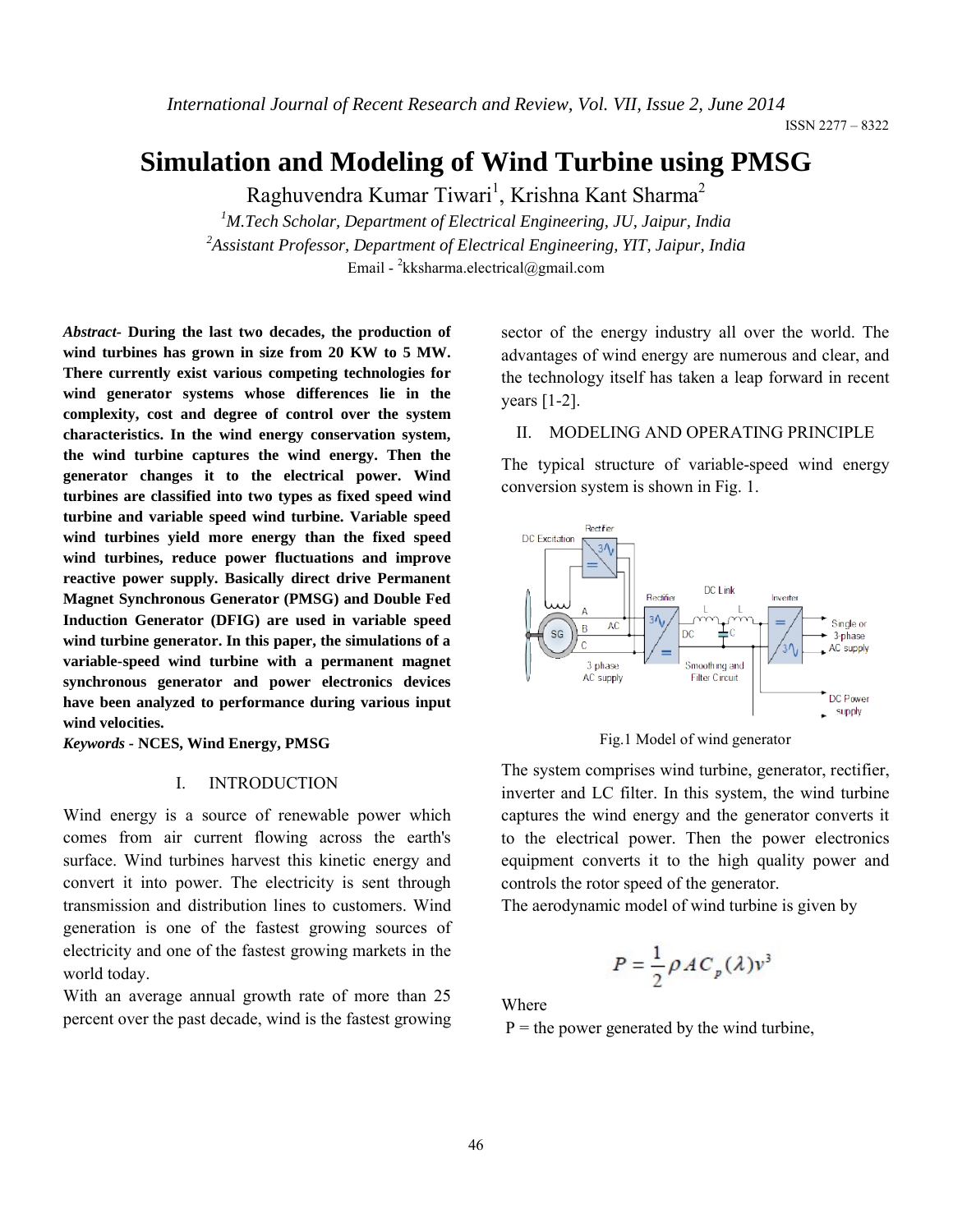$\rho = \text{air density},$ 

 $A =$  the area swept out by the turbine blades,  $v =$  the wind speed.  $Cp(\lambda)$  = the power coefficient and

 $\lambda$  = tip speed ratio.

The tip speed ratio of a wind turbine is given by

$$
\lambda = \frac{Rn\pi}{30\nu}
$$

Where n is wind turbine rotor speed in revolutions per minute(r/min).

The relationship between Cp and  $\lambda$  is shown in Fig. 2. This curve can be calculated based on the aerodynamics and can also be measured by the experiment. A = the area swept out by the turbine blades,<br>  $v =$  the wind speed,<br>  $Cp(\lambda) =$  the power coefficient and<br>  $\lambda =$  tip speed ratio.<br>
The tip speed ratio of a wind turbine is given by<br>  $\lambda = \frac{Rn\pi}{30\nu}$ <br>
Where n is wind turbi



Fig. 2 Characterstic between Cp and  $\lambda$ 

Parmanent Magnet Sychronous Generator (PMSG) was wound-field synchronous machines require DC current excitation in the rotor winding. This excitation is done through the use of brushes and slip rings on the generator shaft. However, there are several disadvantages such as requiring regular maintenance, cleaning of the carbon dust, etc. An alternative approach is to use brushless excitation which uses permanent magnets instead of electromagnets [3].

In a permanent magnet synchronous generator (PMSG), the excitation field is created using permanent magnets in the rotor. The permanent magnets

into the surface or installed inside the rotor. The air gap between the stator and rotor is reduced for efficiency and to minimise the amount of rare earth magnet material needed. Permanent magnets are typically used in low power, low cost synchronous generators. mounted on the surface of the rotor, embedded<br>surface or installed inside the rotor. The air gap<br>1 the stator and rotor is reduced for maximum



Fig. 3 Synchronous Generator

For low speed direct drive wind turbine generators the permanent magnet generator is more competitive because it can have higher pole number of 60 or more poles compared to a conventional wound rotor synchronous generator. Also, the excitation implementation with permanent magnets is simpler, more durable but does not allow control of excitation or reactive power. The one major disadvantage of permanent magnet wind turbine synchronous generators is that with no control of the rotor flux, they attain their peak efficiency only at one pre-defined wind speed [4-5]. to minimise the magnet material Permanent synchronous permanent have the excitation simpler, permanent wind synchronous generators no the they one pre-defined wind speed [4-

## III. SIMULATION AND RESULTS

A simulink model of a wind turbine with permanent magnet synchronous generator (PMSG) was built up using MATLAB /SIMULINK environment. In this model, wind turbine shaft is mechanically connected with permanent magnet synchronous generator's shaft (or direct drive PMSG) which is connected to grid through IGBT based PWM inverters [6-8].III. SIMULATION AND RESULTS<br>A simulink model of a wind turbine with permanent<br>magnet synchronous generator (PMSG) was built up<br>using MATLAB /SIMULINK environment. In this<br>model, wind turbine shaft is mechanically connected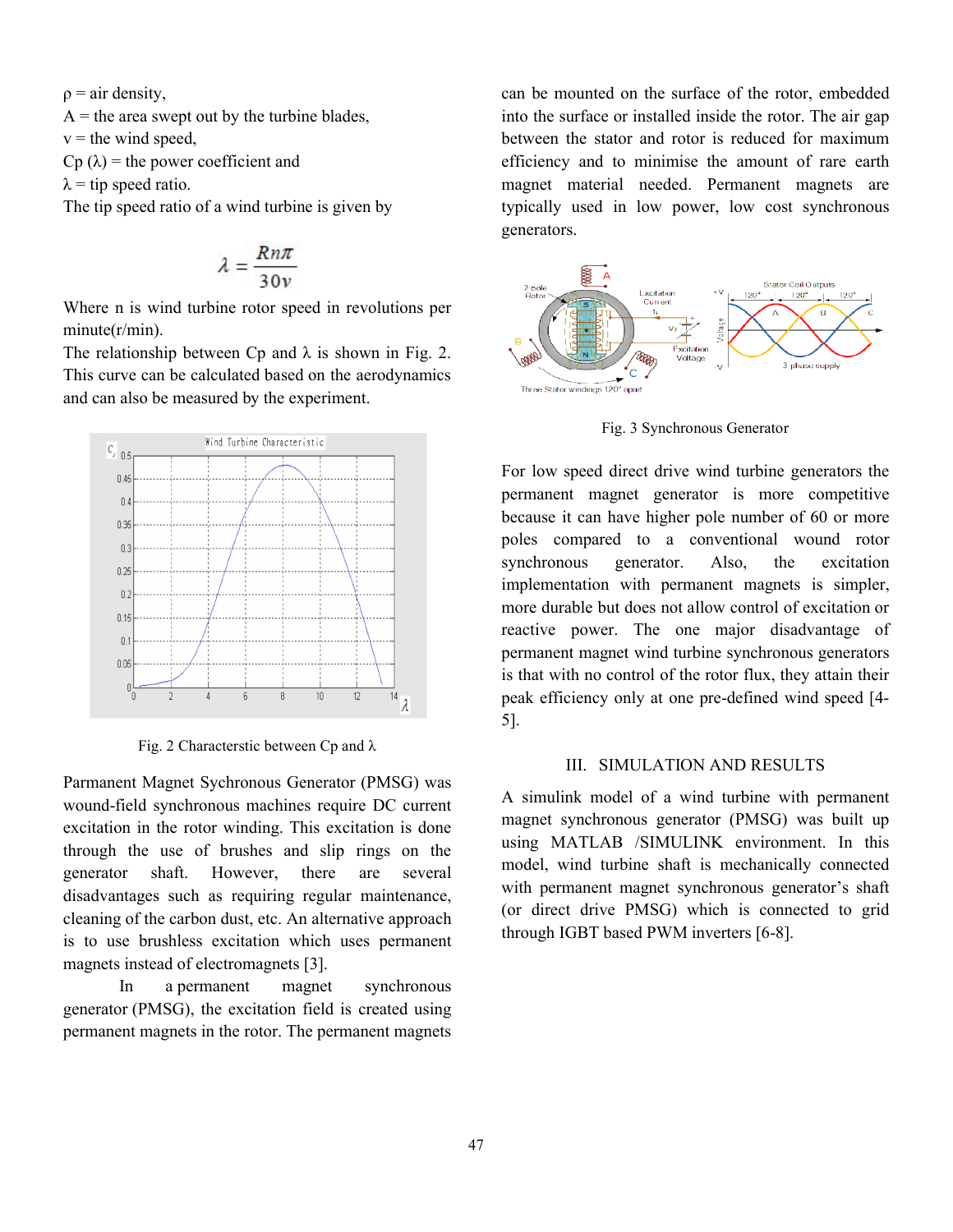

Fig. 4 Simulation model of wind turbine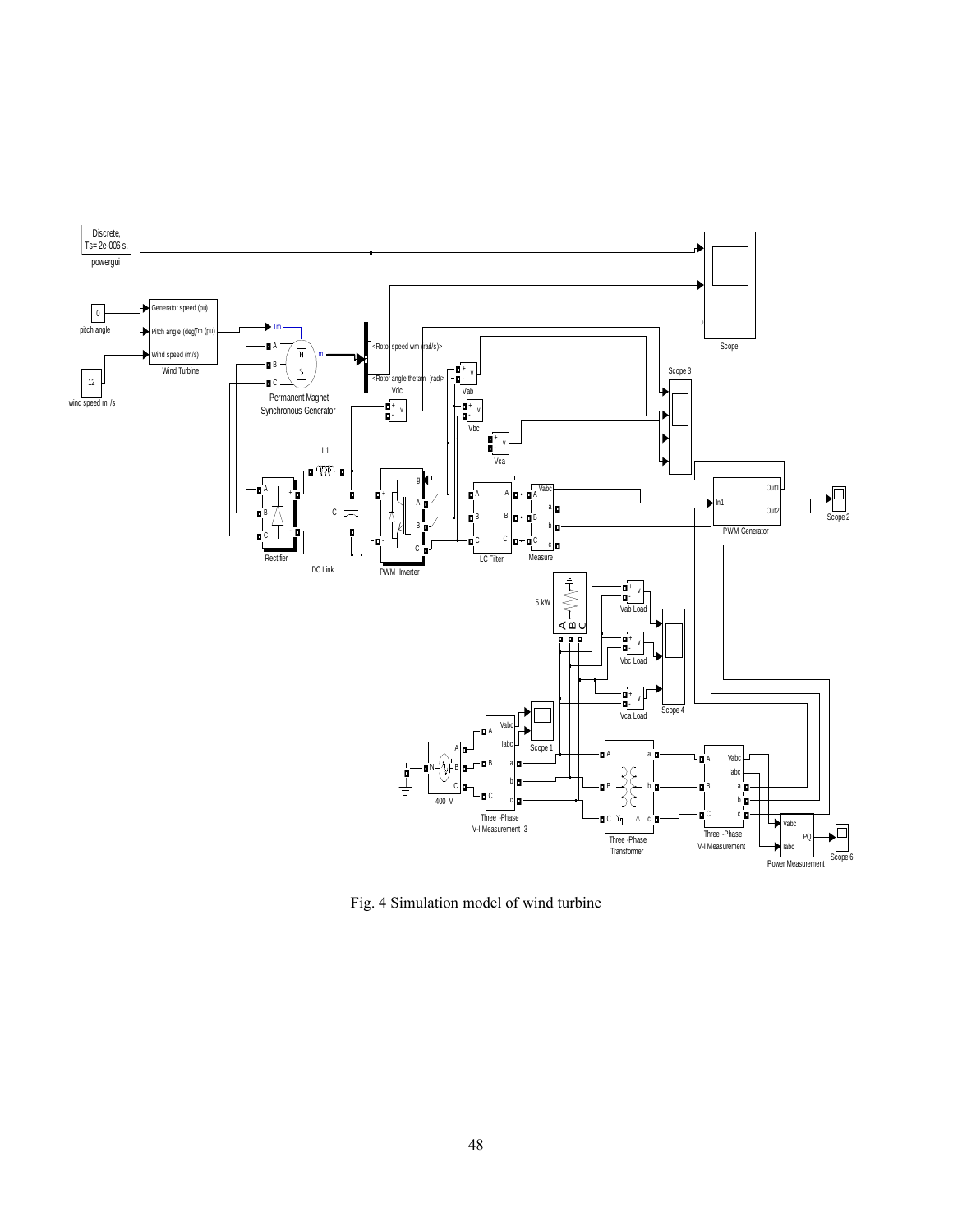# *A. Rotor Speed (rad/sec) at Different Wind Speed*

When wind speed is changed then, corresponding to it, mechanical energy is changed. So speed of mechanical shaft is varied. Corresponding to shaft speed, rotor speed of permanent magnet synchronous generator is changed. Fig. 5 and 6 show rotor speeds (rad/sec) Vs time (second) curves at different wind speeds.







*B. DC Link Voltages*



Fig.7 DC Link voltage at wind speed 12 m/s



Fig.8 DC Link voltage at wind speed 14 m/s

*C. PWM Inverter output Voltages*



Fig.9 PWM output Voltage at 12 m/s wind Speed



Fig.10 PWM output Voltage at 14 m/s wind Speed

If wind speed is changed from 12 m/s to 14 m/s then DC Link Voltages (fig. 7 and 8) and PWM inverter output voltages (fig. 9 and 10) are varied according to wind speed.

## *D. Transformer output voltage*

Output voltage of PWM inverter is fed into three phase transformer through LC filter which generates three phase sinusoidal voltage waveform as shown in fig. 11.